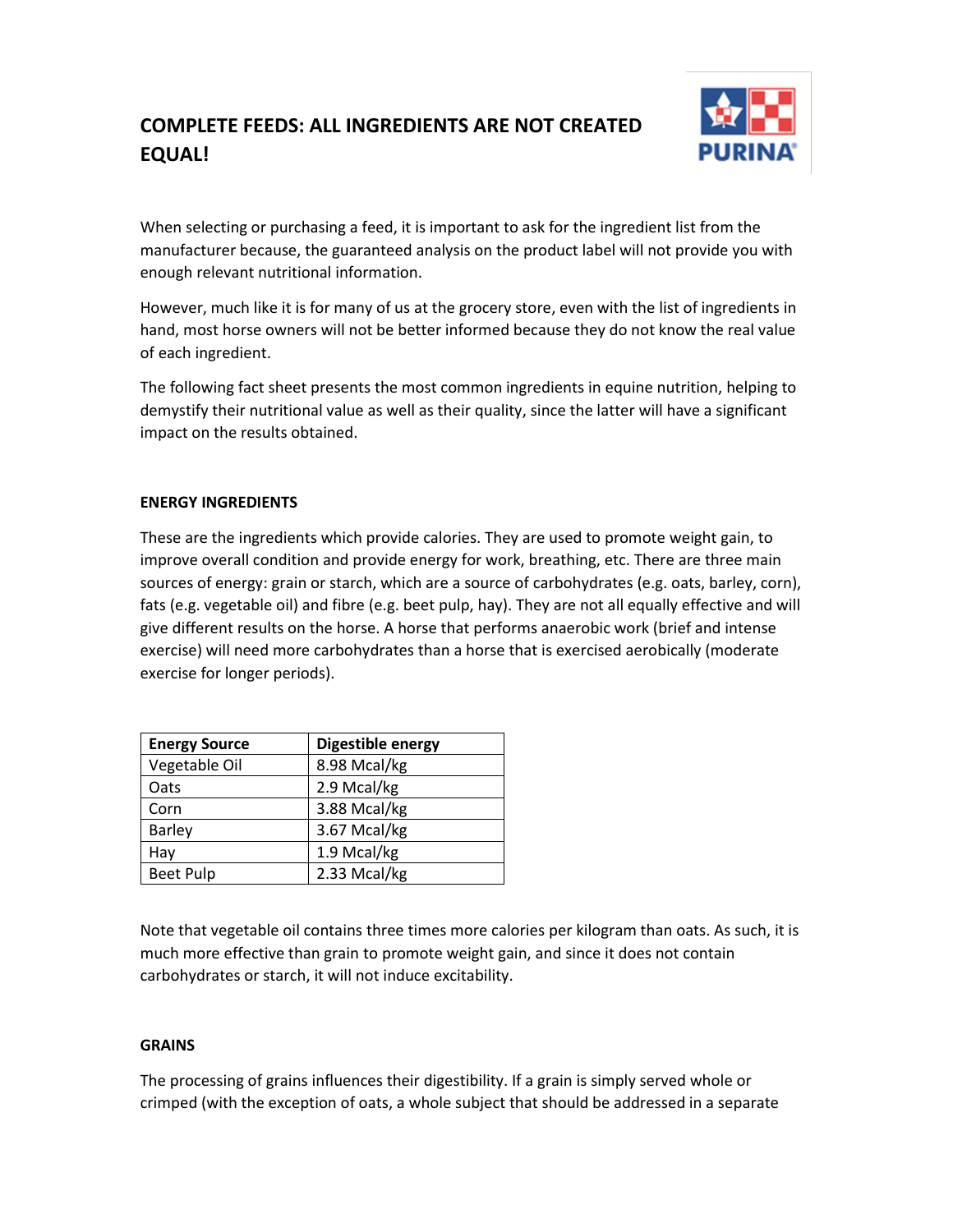article), it will not be readilly digestible in the small intestine, where it should normally be absorbed. What remains undigested will pass on to the large intestine, where fibre is fermented. The fibre is not digested by the horse itself, but rather by the microflora (bacteria and protozoa) that lives in its large intestine. When this microflora, which is adapted to digest fibre, digests grain, it produces gas and acid that destabilize the large intestine's environment, making the horse susceptible to gas colic. The following chart compares grain digestibility by types of processing:

| Grain                                           | Treatment |         |        |          |
|-------------------------------------------------|-----------|---------|--------|----------|
|                                                 | Whole     | Crimped | Ground | Extruded |
| <b>Barley</b>                                   |           | 21.4%   |        |          |
| Corn                                            | 28.9%     | 29.9%   | 45.6%  | 90.1%    |
| Oats                                            | 83.5%     | 85.2%   | 98.1%  |          |
| • Whole: No treatment                           |           |         |        |          |
| • Rolled or crimped: Mechanical processing only |           |         |        |          |

- Flaked: Treated with steam and heat
- Extruded: Heat, steam and pressure treated

Quality should also be considered when choosing grains, with respect to the following criteria in particular:

—Specific weight: The weight of the grain in relation to its volume. The heavier the grain, the more starch it contains, therefore the more calories. There are large differences between batches, which makes the actual calorie count vary in a feed.

—Contamination by moulds and toxins: Can affect the horse's respiratory, digestive and reproductive systems. These moulds and toxins grow in the fields, especially during wet summers. There are tests to determine if the grain is contaminated, but these can become very expensive to run for small mills without laboratories.

## **VEGETABLE OIL**

Vegetable oil is an excellent source of calories. It has the most concentrated source of energy and will not produce excitability side effects, while helping to protect the stomach. As for other ingredients, all oils are not the same and they are not all equally efficient. One of the key things to consider when evaluating an oil is the omega-6 to omega-3 ratio. According to the literature, a balanced ratio of omega-6:omega-3 fatty acids should be less than 10:1 and ideally closer to 5:1.

For example, the oil contained in rice bran has an omega-6:omega-3 ratio of 19:1 while soybean oil has a much more favourable ratio of 7:1.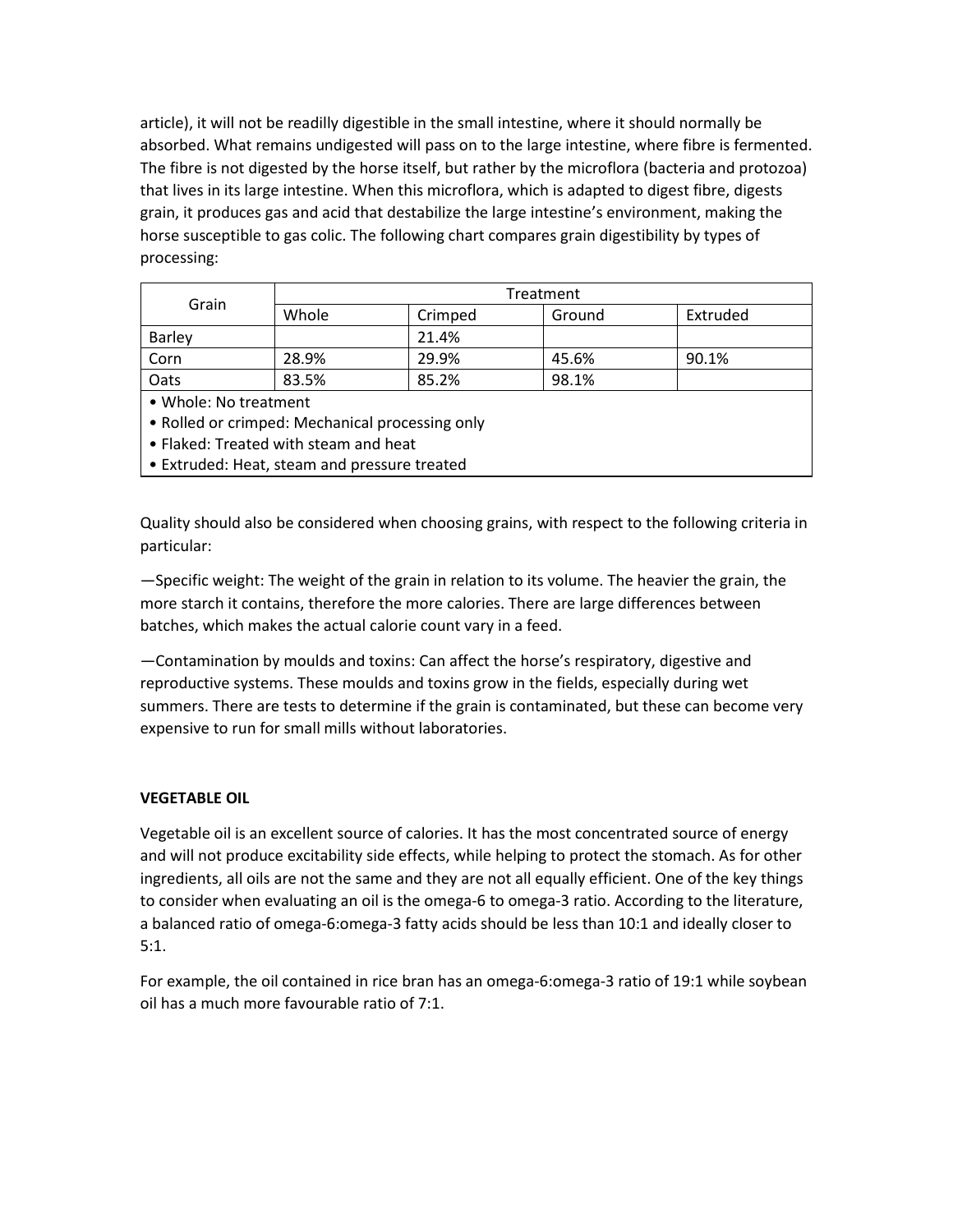Why do companies use rice bran oil, then? The availability and cost of an ingredient are major factors, but marketing considerations may also justify the choice of one ingredient over another. Another point to consider is that adding high levels of oils to a product may be a challenge depending on the required technology. The following chart lists the oils by quality according to their omega 6/3 ratios:

Linseed > Canola > Soybean > Sunflower > Corn > Rice bran

### **FIBRE**

Fibre has the lowest concentration of calories, but it may be sufficient for some easy keepers. Hay usually contains between 1.8 Mcal/kg and 2.2 Mcal/kg of energy. Unfortunately, since the summer of 2017 was very wet, the general hay quality is rather poor this year. Dry harvest days were rare, so the hay was often cut too mature. Hay is not the only source of fibre for horses, however. The following are some examples of fibre sources used by feed companies:

| Ingredient       | <b>NDF</b> (%) | Lignin (%) | Lignin/NDF Ratio (%) |
|------------------|----------------|------------|----------------------|
| Oat Shells       | 69.6           | 6.3        | 8.2                  |
| Soy Shells       | 61.4           | 2.8        | 3.7                  |
| <b>Beet Pulp</b> | 41.9           | 3.6        | 4.8                  |
| Wheat Bran       | 41.0           | 4.1        | 9.0                  |
| Rice Bran        | 8.6            | 4.1        | 48.0                 |

The higher the lignin/NDF ratio, the less the fibre is digestible. This is why beet pulp and soybean hulls are called "superfibres". They are the most readily digestible.

#### **PROTEIN**

Before talking about crude protein, a term that does not mean much in of itself, it is important to discuss amino acids, which are the building blocks of protein. A protein is a chain of amino acids, some of which can be synthesized by the horse while others must come from its diet. The latter are referred to as limiting amino acids. Imagine proteins as sentences, and amino acids as the letters of the alphabet where the non-limiting amino acids are the consonants and the limiting amino acids are the vowels. If A and E are missing, you will have trouble forming sentences! The same goes for protein. Even if you have plenty of crude protein, if you are missing limiting amino acids, the others will not be enough. This is why the quality of protein is more important than the percentage of total protein written on the label. The most limiting amino acids are lysine and methionine, which can be found in soybean meal and corn gluten respectively. It is also possible to simply add amino acids to a feed or supplement. The best way to know if a feed contains additives is to check the list of ingredients and look for lysine and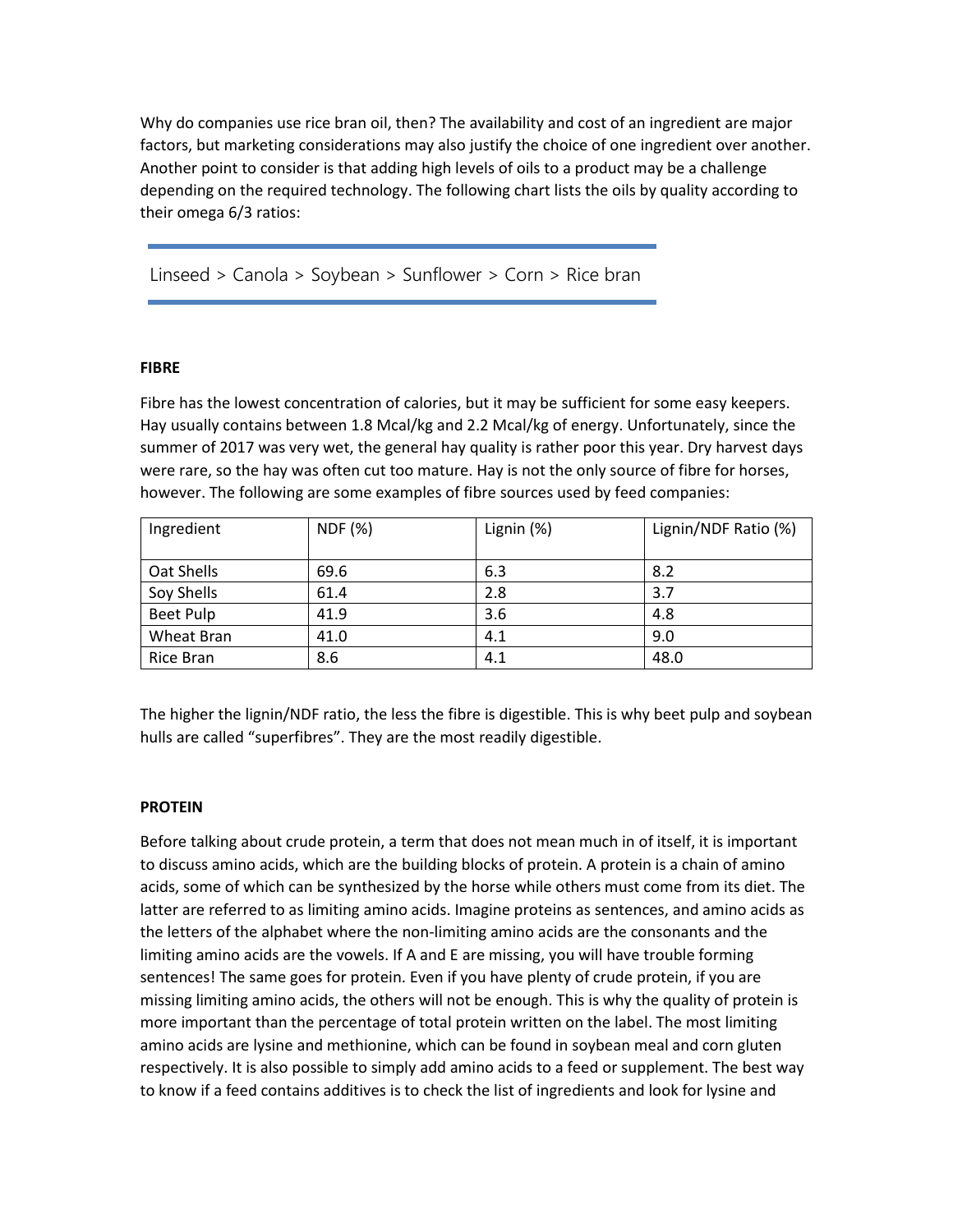methionine (the two most limiting amino acids), because you will not find this data on the guaranteed analysis label.

## **VITAMINS AND MINERALS**

Vitamins and minerals are essential to horse nutrition for three major reasons:

—Hay CANNOT meet all nutritional needs. Vitamin and mineral deficiencies can be subclinical and complex to treat and diagnose.

—The horse NEEDS vitamins and minerals to be in top shape to perform optimally and to have a good reproductive and immune system, among others.

## **MINERALS**

Minerals are divided in two categories: macrominerals, which are given in larger quantities, and microminerals, also known as trace minerals or trace elements, which are needed in small amounts.

| Macrominerals |  |  |
|---------------|--|--|
| g/kg          |  |  |
| 15            |  |  |
| 10            |  |  |
| 2             |  |  |
| 1.6           |  |  |
| 1.1           |  |  |
| 1.5           |  |  |
| 0.4           |  |  |
|               |  |  |

| Microminerals |              |  |  |
|---------------|--------------|--|--|
| Mineral       | mg/kg        |  |  |
| Fe            | $20 - 80$    |  |  |
| Zn            | $10 - 15$    |  |  |
| Cu            | $1 - 5$      |  |  |
| Mo            | $1 - 4$      |  |  |
| Se            | $1 - 2$      |  |  |
|               | $0.3 - 0.6$  |  |  |
| Mn            | $0.02 - 0.1$ |  |  |
| ۲n            | $1 - 15$     |  |  |

Macrominerals generally come from a mineral source, while some trace elements can be given in chelated form, which makes them easier to assimilate by the horse. Most often these microminerals (copper, zinc and manganese) are surrounded by methionine, a sulfur-containing amino acid. Organic selenium is also available in the form of selenium yeast. If all minerals are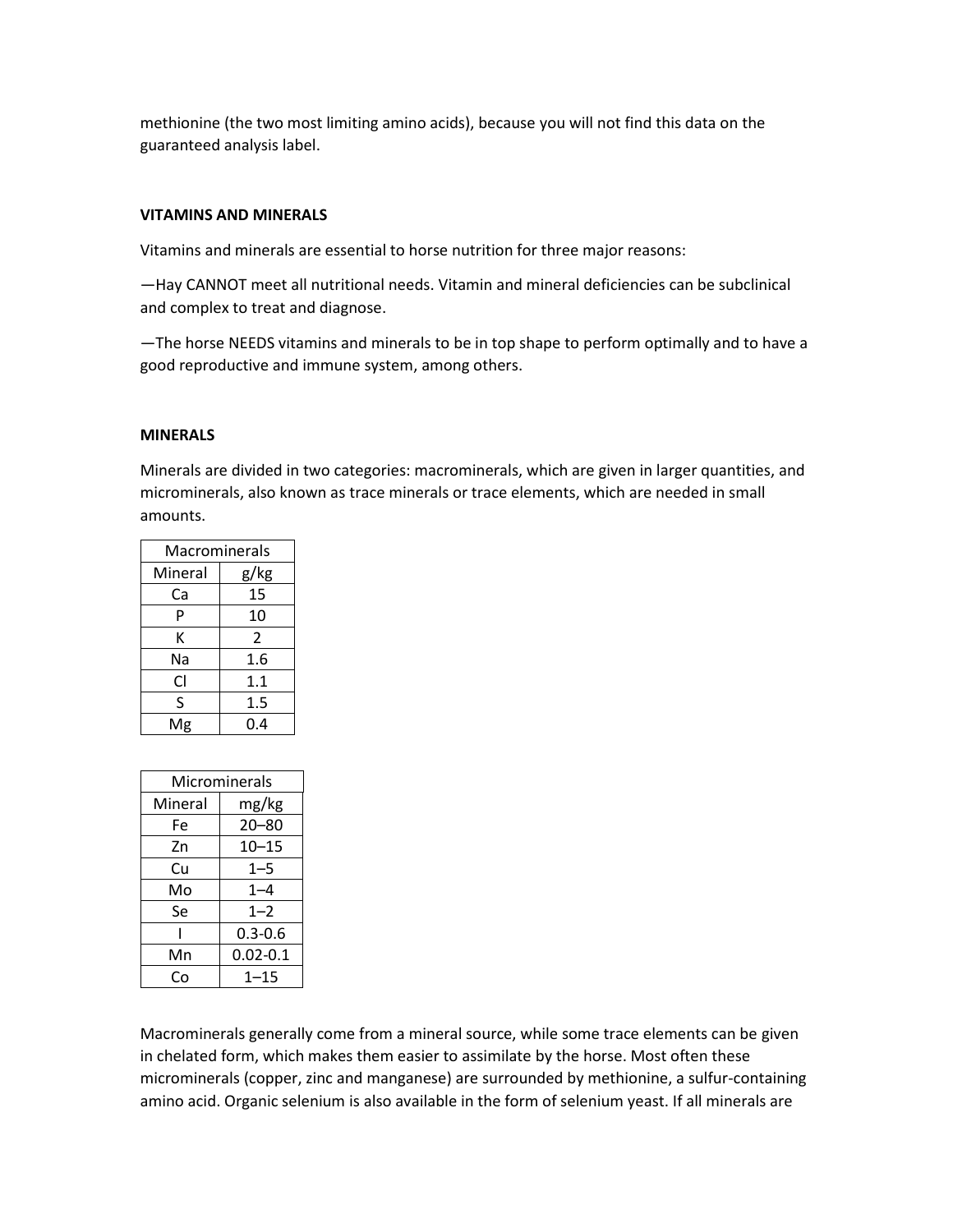essential for horse health, one might ask why there is such an emphasis on selenium. Simply put, it is because serious selenium deficiencies lead to death. Foals whose dams lacked selenium during pregnancy risk dying within 24 to 48 hours of their birth from white muscle disease, and adult horses suffering from long-term deficiencies may die as well. Since our soils do not contain selenium, the only way to ensure adequate selenium intake is to provide horses with a complete feed and/or a supplement. A 500 kg adult horse requires between 1 mg and 5 mg of selenium per day.



## **VITAMINS**

Vitamins fall into two broad categories: water-soluble and fat-soluble. Water-soluble vitamins (vitamin B complex and vitamin C) cannot become toxic because any excess intake will be eliminated in the urine. On the other hand, fat-soluble vitamins (vitamins A, D, E and K) may become toxic because they accumulate in fatty tissue and the liver. People are often inclined to buy a product because it contains high levels of vitamins A and D thinking more is better, but if these vitamins are too high in proportion to other nutrients, it may in fact limit the amount that can be fed to avoid toxicity. All vitamins are essential, and they are usually already balanced in a supplement or a complete feed. The following table gives a summary of their roles: